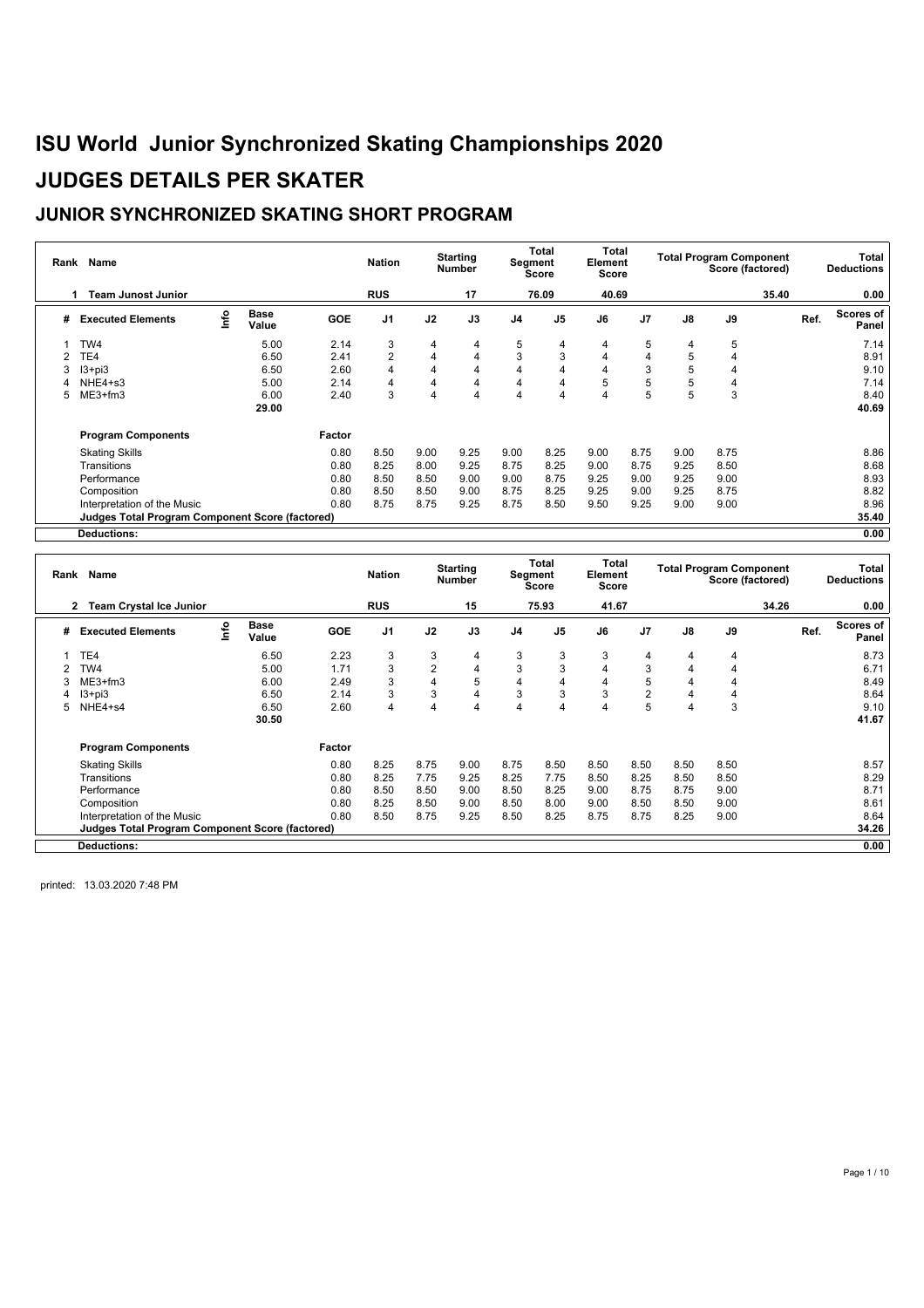### **JUNIOR SYNCHRONIZED SKATING SHORT PROGRAM**

| Rank | Name                                            |      |                      |            | <b>Nation</b>  |      | <b>Starting</b><br><b>Number</b> |                | Total<br>Segment<br>Score | Total<br>Element<br>Score |                |               | <b>Total Program Component</b><br>Score (factored) |       |      | Total<br><b>Deductions</b> |
|------|-------------------------------------------------|------|----------------------|------------|----------------|------|----------------------------------|----------------|---------------------------|---------------------------|----------------|---------------|----------------------------------------------------|-------|------|----------------------------|
|      | <b>Team Fintastic Junior</b><br>3               |      |                      |            | <b>FIN</b>     |      | 14                               |                | 73.79                     | 40.69                     |                |               |                                                    | 33.10 |      | 0.00                       |
| #    | <b>Executed Elements</b>                        | Info | <b>Base</b><br>Value | <b>GOE</b> | J <sub>1</sub> | J2   | J3                               | J <sub>4</sub> | J <sub>5</sub>            | J6                        | J <sub>7</sub> | $\mathsf{J}8$ | J9                                                 |       | Ref. | Scores of<br>Panel         |
|      | TE4                                             |      | 6.50                 | 1.95       | $\overline{2}$ | 3    | 3                                | 3              | $\overline{2}$            | 3                         | 4              | 4             | 3                                                  |       |      | 8.45                       |
|      | TW4                                             |      | 5.00                 | 1.64       | 3              | 3    | $\overline{4}$                   | 4              | $\overline{4}$            | 3                         | 3              | 3             | 3                                                  |       |      | 6.64                       |
| 3    | $13 + pi3$                                      |      | 6.50                 | 2.23       | 4              | 3    | 3                                | 3              | 4                         | 3                         | $\overline{2}$ | 4             |                                                    |       |      | 8.73                       |
|      | NHE4+s4                                         |      | 6.50                 | 2.14       | $\overline{2}$ | 4    | $\overline{4}$                   | 3              | 4                         | 3                         | 3              |               | $\overline{2}$                                     |       |      | 8.64                       |
| 5.   | $ME3+fm3$                                       |      | 6.00                 | 2.23       | $\overline{2}$ | 4    | $\overline{4}$                   | $\overline{4}$ | $\overline{4}$            | 4                         | 4              | 3             | 3                                                  |       |      | 8.23                       |
|      |                                                 |      | 30.50                |            |                |      |                                  |                |                           |                           |                |               |                                                    |       |      | 40.69                      |
|      | <b>Program Components</b>                       |      |                      | Factor     |                |      |                                  |                |                           |                           |                |               |                                                    |       |      |                            |
|      | <b>Skating Skills</b>                           |      |                      | 0.80       | 7.25           | 8.75 | 8.25                             | 8.00           | 8.50                      | 8.00                      | 8.00           | 8.50          | 8.00                                               |       |      | 8.18                       |
|      | Transitions                                     |      |                      | 0.80       | 7.50           | 8.50 | 8.50                             | 8.25           | 8.75                      | 8.00                      | 7.75           | 8.25          | 7.75                                               |       |      | 8.14                       |
|      | Performance                                     |      |                      | 0.80       | 7.50           | 8.50 | 8.50                             | 8.50           | 8.75                      | 8.25                      | 8.25           | 8.50          | 8.25                                               |       |      | 8.39                       |
|      | Composition                                     |      |                      | 0.80       | 7.25           | 9.00 | 8.50                             | 8.50           | 8.50                      | 8.25                      | 8.00           | 8.50          | 7.75                                               |       |      | 8.29                       |
|      | Interpretation of the Music                     |      |                      | 0.80       | 7.50           | 8.75 | 8.50                             | 8.25           | 8.75                      | 8.50                      | 8.25           | 8.50          | 8.00                                               |       |      | 8.39                       |
|      | Judges Total Program Component Score (factored) |      |                      |            |                |      |                                  |                |                           |                           |                |               |                                                    |       |      | 33.10                      |
|      | Deductions:                                     |      |                      |            |                |      |                                  |                |                           |                           |                |               |                                                    |       |      | 0.00                       |

| Rank | Name                                                   |      |                      |            | <b>Nation</b>  |      | <b>Starting</b><br><b>Number</b> |                | Total<br>Segment<br>Score | Total<br>Element<br>Score |                |                | <b>Total Program Component</b><br>Score (factored) |       |      | Total<br><b>Deductions</b> |
|------|--------------------------------------------------------|------|----------------------|------------|----------------|------|----------------------------------|----------------|---------------------------|---------------------------|----------------|----------------|----------------------------------------------------|-------|------|----------------------------|
|      | <b>Team Mystique Junior</b><br>4                       |      |                      |            | <b>FIN</b>     |      | 12                               |                | 69.72                     | 39.06                     |                |                |                                                    | 30.66 |      | 0.00                       |
| #    | <b>Executed Elements</b>                               | Info | <b>Base</b><br>Value | <b>GOE</b> | J <sub>1</sub> | J2   | J3                               | J <sub>4</sub> | J <sub>5</sub>            | J6                        | J <sub>7</sub> | J8             | J9                                                 |       | Ref. | <b>Scores of</b><br>Panel  |
|      | TE4                                                    |      | 6.50                 | 1.76       | 2              | 3    | 3                                | 3              | 2                         | 3                         | 2              | 3              | 3                                                  |       |      | 8.26                       |
|      | $13 + pi3$                                             |      | 6.50                 | 1.76       | 5              | 3    | 3                                | 3              | 3                         | $\overline{2}$            | 2              | $\overline{2}$ | 3                                                  |       |      | 8.26                       |
|      | $ME3+fm3$                                              |      | 6.00                 | 1.80       | 3              | 4    | 3                                | 3              | 3                         | $\overline{2}$            | 3              | 3              | 3                                                  |       |      | 7.80                       |
|      | NHE4+s4                                                |      | 6.50                 | 1.95       | 3              | 4    | 4                                | $\overline{2}$ | $\overline{2}$            | 3                         | 3              | 3              | 3                                                  |       |      | 8.45                       |
| 5    | TW4                                                    |      | 5.00                 | 1.29       | $\overline{2}$ | 4    | 3                                | 3              | 3                         | $\overline{2}$            | 3              | $\overline{2}$ | $\overline{2}$                                     |       |      | 6.29                       |
|      |                                                        |      | 30.50                |            |                |      |                                  |                |                           |                           |                |                |                                                    |       |      | 39.06                      |
|      | <b>Program Components</b>                              |      |                      | Factor     |                |      |                                  |                |                           |                           |                |                |                                                    |       |      |                            |
|      | <b>Skating Skills</b>                                  |      |                      | 0.80       | 7.50           | 8.25 | 8.00                             | 7.75           | 7.75                      | 6.50                      | 6.75           | 6.50           | 7.75                                               |       |      | 7.43                       |
|      | Transitions                                            |      |                      | 0.80       | 7.75           | 7.75 | 8.00                             | 7.75           | 7.75                      | 6.75                      | 7.25           | 6.50           | 7.50                                               |       |      | 7.50                       |
|      | Performance                                            |      |                      | 0.80       | 7.75           | 8.50 | 8.25                             | 8.25           | 8.25                      | 7.00                      | 7.25           | 6.75           | 8.25                                               |       |      | 7.86                       |
|      | Composition                                            |      |                      | 0.80       | 7.50           | 8.25 | 8.25                             | 8.25           | 8.00                      | 6.75                      | 7.50           | 6.75           | 8.00                                               |       |      | 7.75                       |
|      | Interpretation of the Music                            |      |                      | 0.80       | 7.50           | 8.25 | 8.25                             | 8.00           | 8.25                      | 6.75                      | 7.50           | 6.50           | 8.25                                               |       |      | 7.79                       |
|      | <b>Judges Total Program Component Score (factored)</b> |      |                      |            |                |      |                                  |                |                           |                           |                |                |                                                    |       |      | 30.66                      |
|      | <b>Deductions:</b>                                     |      |                      |            |                |      |                                  |                |                           |                           |                |                |                                                    |       |      | 0.00                       |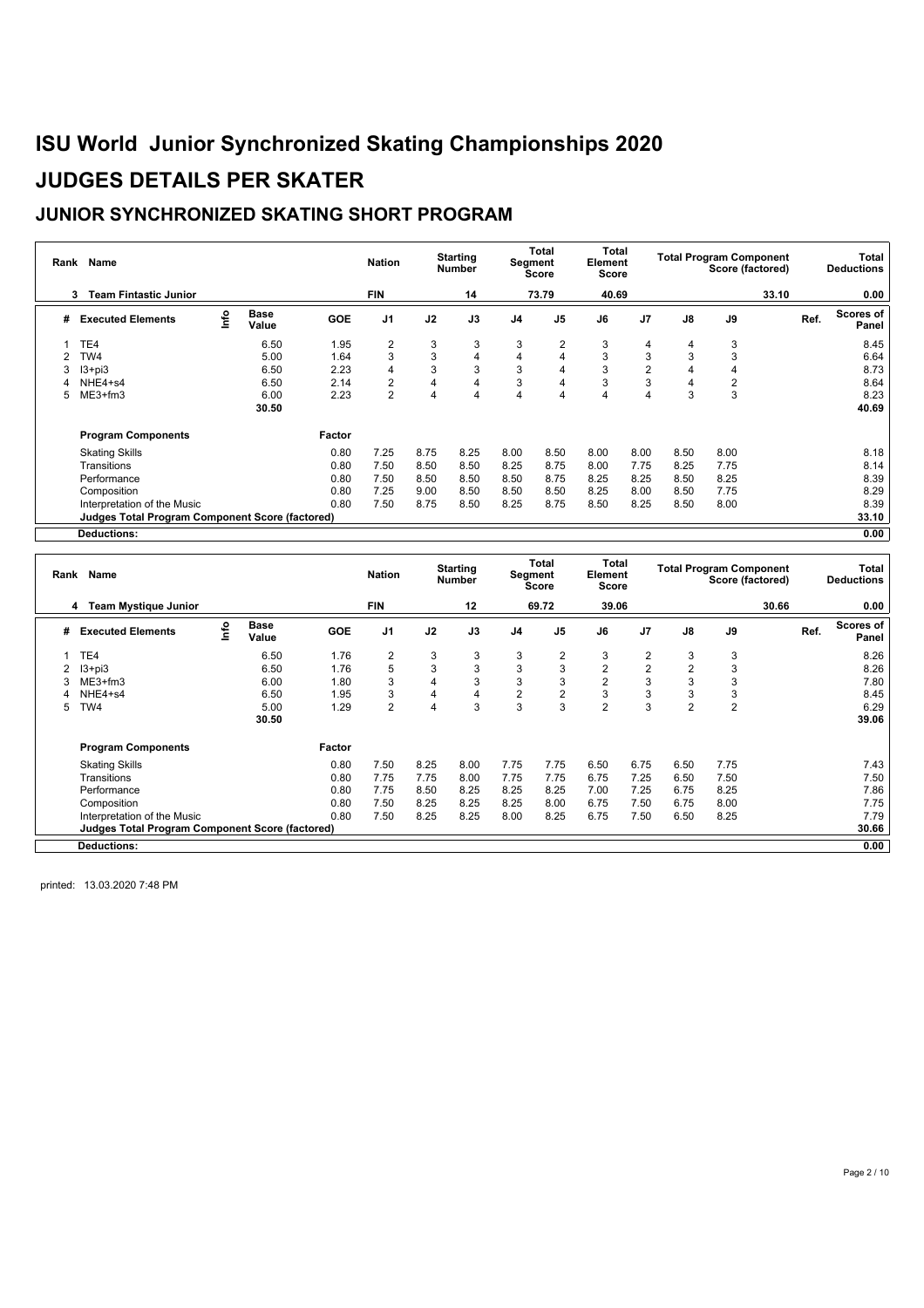### **JUNIOR SYNCHRONIZED SKATING SHORT PROGRAM**

| Rank | Name                                                   |      |                      |            | <b>Nation</b>  |                | <b>Starting</b><br><b>Number</b> |                | Total<br>Segment<br><b>Score</b> | Total<br>Element<br><b>Score</b> |                |               | <b>Total Program Component</b><br>Score (factored) |       | Total<br><b>Deductions</b> |
|------|--------------------------------------------------------|------|----------------------|------------|----------------|----------------|----------------------------------|----------------|----------------------------------|----------------------------------|----------------|---------------|----------------------------------------------------|-------|----------------------------|
|      | <b>Team Nexxice Junior</b><br>5                        |      |                      |            | CAN            |                | 19                               |                | 66.18                            | 33.85                            |                |               |                                                    | 32.33 | 0.00                       |
| #    | <b>Executed Elements</b>                               | Info | <b>Base</b><br>Value | <b>GOE</b> | J <sub>1</sub> | J2             | J3                               | J <sub>4</sub> | J <sub>5</sub>                   | J6                               | J <sub>7</sub> | $\mathsf{J}8$ | J9                                                 |       | Scores of<br>Ref.<br>Panel |
|      | TW4                                                    |      | 5.00                 | 1.50       |                | 2              | 3                                | 4              | 3                                | 3                                | 4              | 3             | 3                                                  |       | 6.50                       |
|      | NHE4+s3                                                |      | 5.00                 | 1.50       | 2              | $\overline{2}$ | 3                                | 3              | 3                                | 3                                | 4              |               | 3                                                  |       | 6.50                       |
|      | $ME3+fm3$                                              |      | 6.00                 | 1.63       | $\overline{2}$ | $\overline{2}$ | 3                                | 3              | 4                                | 3                                | 3              | 3             | $\overline{2}$                                     |       | 7.63                       |
|      | $12+pi2$                                               |      | 4.00                 | 0.86       |                | 3              | 3                                | $\overline{2}$ |                                  | 3                                |                |               | $\overline{2}$                                     |       | 4.86                       |
| 5    | TE4                                                    |      | 6.50                 | 1.86       |                | $\overline{2}$ | $\overline{4}$                   | 3              | 3                                | 3                                | 3              |               | $\overline{2}$                                     |       | 8.36                       |
|      |                                                        |      | 26.50                |            |                |                |                                  |                |                                  |                                  |                |               |                                                    |       | 33.85                      |
|      | <b>Program Components</b>                              |      |                      | Factor     |                |                |                                  |                |                                  |                                  |                |               |                                                    |       |                            |
|      | <b>Skating Skills</b>                                  |      |                      | 0.80       | 7.00           | 7.50           | 8.25                             | 8.00           | 7.75                             | 8.00                             | 8.00           | 7.75          | 8.00                                               |       | 7.86                       |
|      | Transitions                                            |      |                      | 0.80       | 7.50           | 8.00           | 8.50                             | 8.25           | 8.25                             | 8.25                             | 8.50           | 7.75          | 7.75                                               |       | 8.11                       |
|      | Performance                                            |      |                      | 0.80       | 7.00           | 7.75           | 8.00                             | 8.50           | 7.75                             | 8.25                             | 8.25           | 8.25          | 8.00                                               |       | 8.04                       |
|      | Composition                                            |      |                      | 0.80       | 7.25           | 8.50           | 8.50                             | 8.50           | 8.00                             | 8.50                             | 8.25           | 8.25          | 8.00                                               |       | 8.29                       |
|      | Interpretation of the Music                            |      |                      | 0.80       | 7.25           | 8.00           | 8.25                             | 8.25           | 8.00                             | 8.50                             | 8.50           | 8.00          | 7.75                                               |       | 8.11                       |
|      | <b>Judges Total Program Component Score (factored)</b> |      |                      |            |                |                |                                  |                |                                  |                                  |                |               |                                                    |       | 32.33                      |
|      | Deductions:                                            |      |                      |            |                |                |                                  |                |                                  |                                  |                |               |                                                    |       | 0.00                       |

| <b>CAN</b><br>18<br>62.42<br>32.81<br>30.61<br>$-1.00$<br><b>Team Les Supremes Junior</b><br>6<br><b>Base</b><br>Scores of<br>Info<br>J3<br>J <sub>1</sub><br>J2<br>J <sub>4</sub><br>J <sub>5</sub><br>J7<br>J8<br>J9<br>Ref.<br><b>Executed Elements</b><br><b>GOE</b><br>J6<br>#<br>Value<br>Panel<br>3<br>3<br>3<br>3<br>$\overline{2}$<br>3<br>3<br>$\overline{2}$<br>3<br>$ME3+fm3$<br>6.00<br>1.71<br>7.71<br>$\overline{2}$<br>$\overline{2}$<br>2<br>TE4<br>0.74<br>$\Omega$<br>7.24<br>6.50<br>$-1$<br>2<br>2<br>2<br>$\overline{2}$<br>3<br>$\mathbf 0$<br>$\overline{2}$<br>3<br>3<br>7.89<br>$13 + pi3$<br>6.50<br>1.39<br>$\overline{2}$<br>$\overline{2}$<br>3<br>3<br>3<br>$\overline{2}$<br>3<br>4<br>4.40<br>NHE3+s2<br>3.50<br>2<br>0.90<br>3<br>3<br>$\overline{2}$<br>0<br>0<br>5.57<br>TW4<br>5.00<br>0.57<br>0<br>5<br>32.81<br>27.50<br><b>Program Components</b><br>Factor<br>7.75<br>7.25<br>7.50<br>0.80<br>7.25<br>7.25<br>8.00<br>7.25<br>7.75<br>7.75<br>7.50<br><b>Skating Skills</b><br>7.50<br>7.50<br>7.50<br>0.80<br>7.00<br>8.00<br>7.50<br>7.75<br>7.25<br>7.50<br>Transitions<br>7.50<br>7.57<br>0.80<br>7.50<br>7.50<br>8.00<br>7.75<br>7.25<br>7.25<br>Performance<br>8.00<br>7.25<br>7.75<br>7.86<br>7.25<br>8.25<br>0.80<br>8.00<br>8.00<br>7.50<br>7.50<br>8.00<br>Composition<br>8.00<br>8.00<br>7.82<br>7.25<br>7.50<br>8.00<br>8.00<br>7.75<br>8.25<br>7.25<br>0.80<br>8.25<br>8.00<br>Interpretation of the Music<br><b>Judges Total Program Component Score (factored)</b><br>30.61 | Rank Name                   |  |                | <b>Nation</b> | <b>Starting</b><br><b>Number</b> | Total<br>Segment<br><b>Score</b> | Total<br>Element<br>Score |  | <b>Total Program Component</b> | Score (factored) | Total<br><b>Deductions</b> |
|-------------------------------------------------------------------------------------------------------------------------------------------------------------------------------------------------------------------------------------------------------------------------------------------------------------------------------------------------------------------------------------------------------------------------------------------------------------------------------------------------------------------------------------------------------------------------------------------------------------------------------------------------------------------------------------------------------------------------------------------------------------------------------------------------------------------------------------------------------------------------------------------------------------------------------------------------------------------------------------------------------------------------------------------------------------------------------------------------------------------------------------------------------------------------------------------------------------------------------------------------------------------------------------------------------------------------------------------------------------------------------------------------------------------------------------------------------------------------------------------------------------------------------------|-----------------------------|--|----------------|---------------|----------------------------------|----------------------------------|---------------------------|--|--------------------------------|------------------|----------------------------|
|                                                                                                                                                                                                                                                                                                                                                                                                                                                                                                                                                                                                                                                                                                                                                                                                                                                                                                                                                                                                                                                                                                                                                                                                                                                                                                                                                                                                                                                                                                                                     |                             |  |                |               |                                  |                                  |                           |  |                                |                  |                            |
|                                                                                                                                                                                                                                                                                                                                                                                                                                                                                                                                                                                                                                                                                                                                                                                                                                                                                                                                                                                                                                                                                                                                                                                                                                                                                                                                                                                                                                                                                                                                     |                             |  |                |               |                                  |                                  |                           |  |                                |                  |                            |
|                                                                                                                                                                                                                                                                                                                                                                                                                                                                                                                                                                                                                                                                                                                                                                                                                                                                                                                                                                                                                                                                                                                                                                                                                                                                                                                                                                                                                                                                                                                                     |                             |  |                |               |                                  |                                  |                           |  |                                |                  |                            |
|                                                                                                                                                                                                                                                                                                                                                                                                                                                                                                                                                                                                                                                                                                                                                                                                                                                                                                                                                                                                                                                                                                                                                                                                                                                                                                                                                                                                                                                                                                                                     |                             |  |                |               |                                  |                                  |                           |  |                                |                  |                            |
|                                                                                                                                                                                                                                                                                                                                                                                                                                                                                                                                                                                                                                                                                                                                                                                                                                                                                                                                                                                                                                                                                                                                                                                                                                                                                                                                                                                                                                                                                                                                     |                             |  |                |               |                                  |                                  |                           |  |                                |                  |                            |
|                                                                                                                                                                                                                                                                                                                                                                                                                                                                                                                                                                                                                                                                                                                                                                                                                                                                                                                                                                                                                                                                                                                                                                                                                                                                                                                                                                                                                                                                                                                                     |                             |  |                |               |                                  |                                  |                           |  |                                |                  |                            |
|                                                                                                                                                                                                                                                                                                                                                                                                                                                                                                                                                                                                                                                                                                                                                                                                                                                                                                                                                                                                                                                                                                                                                                                                                                                                                                                                                                                                                                                                                                                                     |                             |  |                |               |                                  |                                  |                           |  |                                |                  |                            |
|                                                                                                                                                                                                                                                                                                                                                                                                                                                                                                                                                                                                                                                                                                                                                                                                                                                                                                                                                                                                                                                                                                                                                                                                                                                                                                                                                                                                                                                                                                                                     |                             |  |                |               |                                  |                                  |                           |  |                                |                  |                            |
|                                                                                                                                                                                                                                                                                                                                                                                                                                                                                                                                                                                                                                                                                                                                                                                                                                                                                                                                                                                                                                                                                                                                                                                                                                                                                                                                                                                                                                                                                                                                     |                             |  |                |               |                                  |                                  |                           |  |                                |                  |                            |
|                                                                                                                                                                                                                                                                                                                                                                                                                                                                                                                                                                                                                                                                                                                                                                                                                                                                                                                                                                                                                                                                                                                                                                                                                                                                                                                                                                                                                                                                                                                                     |                             |  |                |               |                                  |                                  |                           |  |                                |                  |                            |
|                                                                                                                                                                                                                                                                                                                                                                                                                                                                                                                                                                                                                                                                                                                                                                                                                                                                                                                                                                                                                                                                                                                                                                                                                                                                                                                                                                                                                                                                                                                                     |                             |  |                |               |                                  |                                  |                           |  |                                |                  |                            |
|                                                                                                                                                                                                                                                                                                                                                                                                                                                                                                                                                                                                                                                                                                                                                                                                                                                                                                                                                                                                                                                                                                                                                                                                                                                                                                                                                                                                                                                                                                                                     |                             |  |                |               |                                  |                                  |                           |  |                                |                  |                            |
|                                                                                                                                                                                                                                                                                                                                                                                                                                                                                                                                                                                                                                                                                                                                                                                                                                                                                                                                                                                                                                                                                                                                                                                                                                                                                                                                                                                                                                                                                                                                     |                             |  |                |               |                                  |                                  |                           |  |                                |                  |                            |
|                                                                                                                                                                                                                                                                                                                                                                                                                                                                                                                                                                                                                                                                                                                                                                                                                                                                                                                                                                                                                                                                                                                                                                                                                                                                                                                                                                                                                                                                                                                                     |                             |  |                |               |                                  |                                  |                           |  |                                |                  |                            |
|                                                                                                                                                                                                                                                                                                                                                                                                                                                                                                                                                                                                                                                                                                                                                                                                                                                                                                                                                                                                                                                                                                                                                                                                                                                                                                                                                                                                                                                                                                                                     |                             |  |                |               |                                  |                                  |                           |  |                                |                  |                            |
|                                                                                                                                                                                                                                                                                                                                                                                                                                                                                                                                                                                                                                                                                                                                                                                                                                                                                                                                                                                                                                                                                                                                                                                                                                                                                                                                                                                                                                                                                                                                     | <b>Deductions:</b><br>Falls |  | $-1.00$<br>(1) |               |                                  |                                  |                           |  |                                |                  | $-1.00$                    |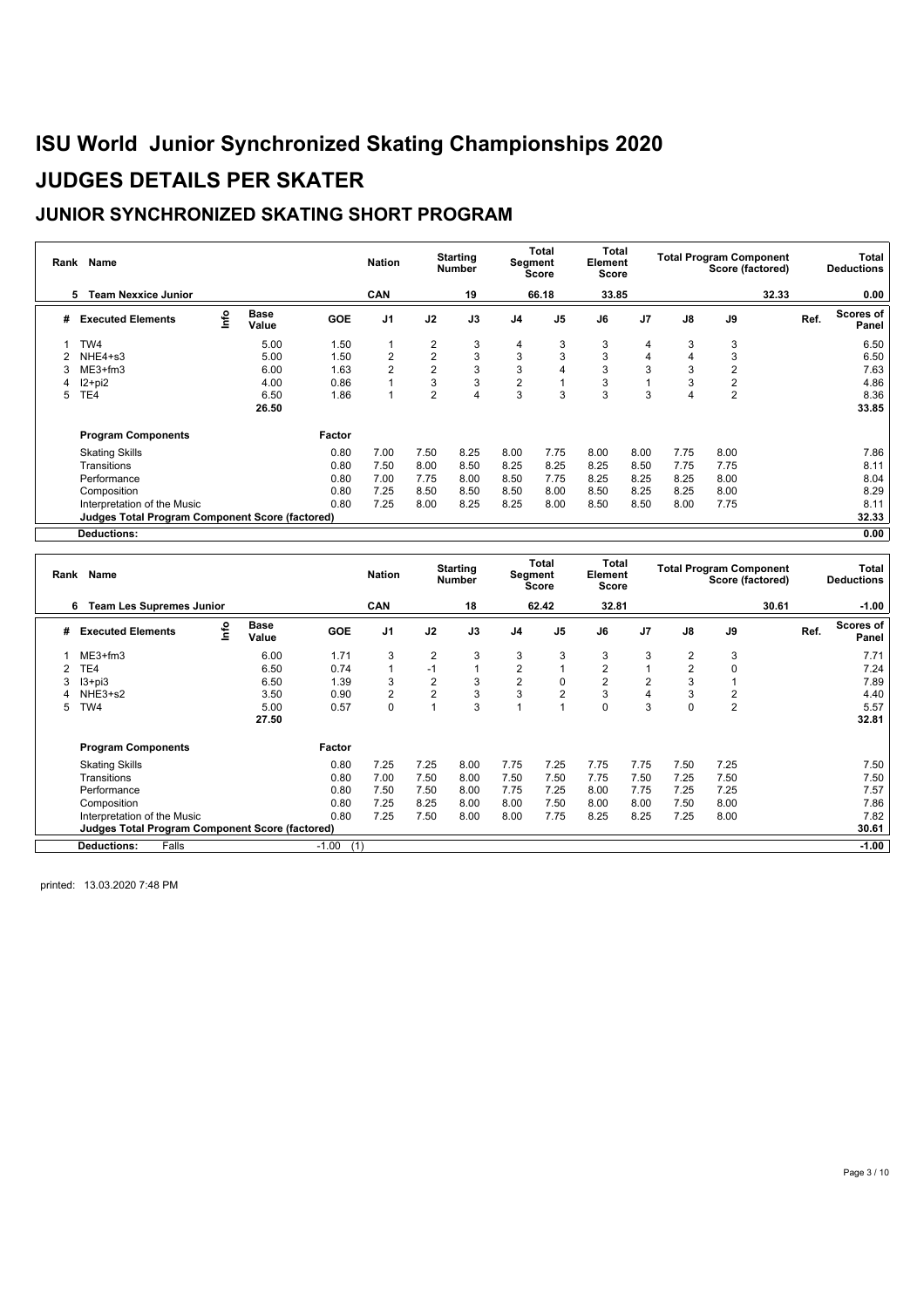### **JUNIOR SYNCHRONIZED SKATING SHORT PROGRAM**

| Rank | Name                                                   |      |                      |            | <b>Nation</b>  |          | <b>Starting</b><br><b>Number</b> |                | Total<br><b>Segment</b><br><b>Score</b> | Total<br>Element<br><b>Score</b> |                |                | <b>Total Program Component</b><br>Score (factored) |       |      | Total<br><b>Deductions</b> |
|------|--------------------------------------------------------|------|----------------------|------------|----------------|----------|----------------------------------|----------------|-----------------------------------------|----------------------------------|----------------|----------------|----------------------------------------------------|-------|------|----------------------------|
|      | <b>Team Seaside Junior</b>                             |      |                      |            | <b>SWE</b>     |          | 10                               |                | 50.60                                   | 26.48                            |                |                |                                                    | 24.12 |      | 0.00                       |
| #    | <b>Executed Elements</b>                               | info | <b>Base</b><br>Value | <b>GOE</b> | J <sub>1</sub> | J2       | J3                               | J <sub>4</sub> | J <sub>5</sub>                          | J6                               | J <sub>7</sub> | $\mathsf{J}8$  | J9                                                 |       | Ref. | Scores of<br>Panel         |
|      | $ME3+fm2$                                              |      | 5.00                 | 0.93       | 2              |          | 2                                | 2              | 3                                       |                                  | $\overline{2}$ | $\overline{2}$ | $\overline{2}$                                     |       |      | 5.93                       |
|      | TE3                                                    |      | 5.50                 | 0.71       | $\overline{2}$ | $-1$     | $\overline{2}$                   | 0              | $\overline{2}$                          |                                  |                | 2              |                                                    |       |      | 6.21                       |
| 3    | TW3                                                    |      | 4.00                 | 0.57       | $\overline{2}$ | 0        | $\overline{2}$                   |                | $\overline{2}$                          |                                  |                |                |                                                    |       |      | 4.57                       |
|      | $13 + pi2$                                             |      | 5.00                 | 0.14       | $\Omega$       | $-1$     | $\overline{2}$                   | 0              | 2                                       | 0                                | $-2$           |                |                                                    |       |      | 5.14                       |
| 5.   | NHE4+s2                                                |      | 4.00                 | 0.63       | 3              | $\Omega$ | 3                                |                |                                         | $\overline{2}$                   | $\overline{2}$ |                |                                                    |       |      | 4.63                       |
|      |                                                        |      | 23.50                |            |                |          |                                  |                |                                         |                                  |                |                |                                                    |       |      | 26.48                      |
|      | <b>Program Components</b>                              |      |                      | Factor     |                |          |                                  |                |                                         |                                  |                |                |                                                    |       |      |                            |
|      | <b>Skating Skills</b>                                  |      |                      | 0.80       | 6.50           | 5.50     | 7.50                             | 6.25           | 6.25                                    | 5.25                             | 5.25           | 5.50           | 5.50                                               |       |      | 5.82                       |
|      | Transitions                                            |      |                      | 0.80       | 6.75           | 5.50     | 7.25                             | 6.00           | 6.50                                    | 5.25                             | 5.25           | 5.50           | 5.75                                               |       |      | 5.89                       |
|      | Performance                                            |      |                      | 0.80       | 7.00           | 6.00     | 7.25                             | 6.50           | 6.75                                    | 5.50                             | 5.50           | 6.00           | 6.25                                               |       |      | 6.29                       |
|      | Composition                                            |      |                      | 0.80       | 6.75           | 5.75     | 7.75                             | 6.25           | 6.50                                    | 5.50                             | 5.50           | 6.00           | 6.00                                               |       |      | 6.11                       |
|      | Interpretation of the Music                            |      |                      | 0.80       | 6.75           | 6.00     | 7.25                             | 6.00           | 6.25                                    | 5.50                             | 5.75           | 5.75           | 5.75                                               |       |      | 6.04                       |
|      | <b>Judges Total Program Component Score (factored)</b> |      |                      |            |                |          |                                  |                |                                         |                                  |                |                |                                                    |       |      | 24.12                      |
|      | Deductions:                                            |      |                      |            |                |          |                                  |                |                                         |                                  |                |                |                                                    |       |      | 0.00                       |

| Rank | Name                                                   |      |                      |            | <b>Nation</b>  |          | <b>Starting</b><br><b>Number</b> |                | Total<br>Segment<br><b>Score</b> | Total<br>Element<br>Score |                |          | <b>Total Program Component</b><br>Score (factored) |       |      | <b>Total</b><br><b>Deductions</b> |
|------|--------------------------------------------------------|------|----------------------|------------|----------------|----------|----------------------------------|----------------|----------------------------------|---------------------------|----------------|----------|----------------------------------------------------|-------|------|-----------------------------------|
|      | <b>Team Spirit Junior</b><br>8                         |      |                      |            | <b>SWE</b>     |          | 16                               |                | 49.90                            | 24.21                     |                |          |                                                    | 25.69 |      | 0.00                              |
| #    | <b>Executed Elements</b>                               | lnfo | <b>Base</b><br>Value | <b>GOE</b> | J <sub>1</sub> | J2       | J3                               | J <sub>4</sub> | J <sub>5</sub>                   | J6                        | J <sub>7</sub> | J8       | J9                                                 |       | Ref. | <b>Scores of</b><br>Panel         |
|      | $ME3+fm2$                                              |      | 5.00                 | 0.79       |                |          | 3                                | $\overline{2}$ | 2                                | $\overline{2}$            | $\overline{2}$ |          |                                                    |       |      | 5.79                              |
|      | TE2                                                    |      | 4.00                 | 0.29       |                |          |                                  |                | 0                                |                           |                | $\Omega$ | 0                                                  |       |      | 4.29                              |
|      | TW3                                                    |      | 4.00                 | 0.63       |                |          | 3                                | $\overline{2}$ | $\overline{2}$                   | $\overline{2}$            | $\overline{2}$ |          |                                                    |       |      | 4.63                              |
|      | $13 + pi2$                                             |      | 5.00                 | $-0.07$    | $\Omega$       | $\Omega$ | $\mathbf 0$                      | $\mathbf 0$    | $\mathbf 0$                      | $\mathbf 0$               | $-1$           | $\Omega$ | -1                                                 |       |      | 4.93                              |
| 5    | NHE4+s2                                                |      | 4.00                 | 0.57       | $\overline{2}$ |          | $\overline{2}$                   | $\overline{2}$ | $\overline{2}$                   |                           |                |          |                                                    |       |      | 4.57                              |
|      |                                                        |      | 22.00                |            |                |          |                                  |                |                                  |                           |                |          |                                                    |       |      | 24.21                             |
|      | <b>Program Components</b>                              |      |                      | Factor     |                |          |                                  |                |                                  |                           |                |          |                                                    |       |      |                                   |
|      | <b>Skating Skills</b>                                  |      |                      | 0.80       | 6.50           | 5.50     | 7.75                             | 6.25           | 6.25                             | 6.25                      | 6.00           | 6.50     | 6.00                                               |       |      | 6.25                              |
|      | Transitions                                            |      |                      | 0.80       | 6.75           | 6.00     | 7.25                             | 6.25           | 6.25                             | 6.50                      | 6.25           | 6.25     | 5.75                                               |       |      | 6.32                              |
|      | Performance                                            |      |                      | 0.80       | 6.75           | 6.00     | 7.25                             | 6.75           | 6.50                             | 6.75                      | 6.50           | 6.50     | 6.00                                               |       |      | 6.54                              |
|      | Composition                                            |      |                      | 0.80       | 6.50           | 6.00     | 7.50                             | 6.50           | 6.50                             | 7.00                      | 6.50           | 6.50     | 6.00                                               |       |      | 6.50                              |
|      | Interpretation of the Music                            |      |                      | 0.80       | 6.50           | 6.25     | 7.25                             | 6.50           | 6.75                             | 6.50                      | 6.75           | 6.25     | 5.75                                               |       |      | 6.50                              |
|      | <b>Judges Total Program Component Score (factored)</b> |      |                      |            |                |          |                                  |                |                                  |                           |                |          |                                                    |       |      | 25.69                             |
|      | <b>Deductions:</b>                                     |      |                      |            |                |          |                                  |                |                                  |                           |                |          |                                                    |       |      | 0.00                              |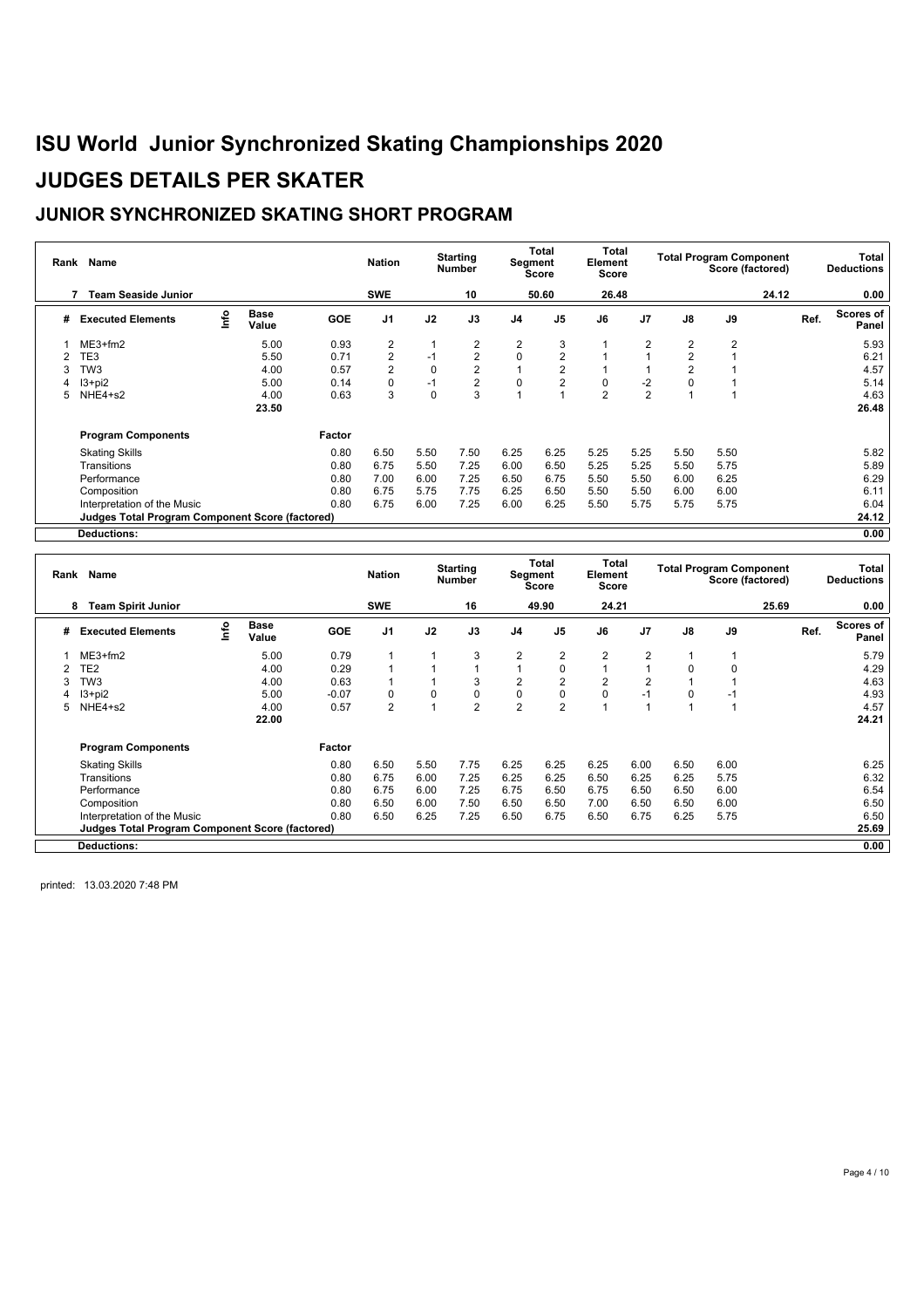### **JUNIOR SYNCHRONIZED SKATING SHORT PROGRAM**

| Rank | Name                                                   |      |                      |            | <b>Nation</b>  |          | <b>Starting</b><br><b>Number</b> |                | Total<br>Segment<br>Score | <b>Total</b><br>Element<br>Score |                |      | <b>Total Program Component</b><br>Score (factored) |       | Total<br><b>Deductions</b> |
|------|--------------------------------------------------------|------|----------------------|------------|----------------|----------|----------------------------------|----------------|---------------------------|----------------------------------|----------------|------|----------------------------------------------------|-------|----------------------------|
|      | <b>Team Ice Fire Junior</b><br>9                       |      |                      |            | <b>POL</b>     |          | 11                               |                | 41.39                     | 21.22                            |                |      |                                                    | 20.17 | 0.00                       |
| #    | <b>Executed Elements</b>                               | Info | <b>Base</b><br>Value | <b>GOE</b> | J <sub>1</sub> | J2       | J3                               | J <sub>4</sub> | J <sub>5</sub>            | J6                               | J <sub>7</sub> | J8   | J9                                                 |       | Scores of<br>Ref.<br>Panel |
|      | TW <sub>2</sub>                                        |      | 3.00                 | 0.26       |                |          | $\mathbf 0$                      |                |                           | $\mathbf 0$                      |                |      | $\overline{2}$                                     |       | 3.26                       |
|      | $ME3+fm2$                                              |      | 5.00                 | 0.64       |                |          |                                  | 2              | $\overline{2}$            |                                  | 2              |      |                                                    |       | 5.64                       |
| 3    | TE <sub>2</sub>                                        |      | 4.00                 | $-0.06$    |                | $-1$     | $-1$                             | $\mathbf 0$    | $\mathbf 0$               | 0                                | 0              |      | $-1$                                               |       | 3.94                       |
|      | $12 + pi3$                                             |      | 5.50                 | 0.31       | 2              |          | 0                                |                |                           | $\Omega$                         | $-1$           |      | $\Omega$                                           |       | 5.81                       |
| 5.   | NHE3+s1                                                |      | 2.50                 | 0.07       |                | $\Omega$ | $\mathbf 0$                      | $\mathbf 0$    | $\mathbf 0$               |                                  | $\Omega$       |      | $-1$                                               |       | 2.57                       |
|      |                                                        |      | 20.00                |            |                |          |                                  |                |                           |                                  |                |      |                                                    |       | 21.22                      |
|      | <b>Program Components</b>                              |      |                      | Factor     |                |          |                                  |                |                           |                                  |                |      |                                                    |       |                            |
|      | <b>Skating Skills</b>                                  |      |                      | 0.80       | 6.00           | 4.75     | 5.50                             | 5.00           | 4.75                      | 4.75                             | 4.25           | 5.00 | 4.75                                               |       | 4.93                       |
|      | Transitions                                            |      |                      | 0.80       | 6.25           | 4.75     | 5.50                             | 5.25           | 4.50                      | 4.75                             | 4.50           | 4.75 | 4.50                                               |       | 4.86                       |
|      | Performance                                            |      |                      | 0.80       | 6.50           | 5.25     | 5.50                             | 5.50           | 5.00                      | 5.00                             | 4.75           | 5.00 | 4.50                                               |       | 5.14                       |
|      | Composition                                            |      |                      | 0.80       | 6.25           | 5.50     | 5.50                             | 5.50           | 4.75                      | 5.00                             | 4.50           | 5.00 | 5.00                                               |       | 5.18                       |
|      | Interpretation of the Music                            |      |                      | 0.80       | 6.50           | 5.50     | 5.75                             | 5.25           | 5.25                      | 4.75                             | 4.50           | 4.75 | 4.50                                               |       | 5.11                       |
|      | <b>Judges Total Program Component Score (factored)</b> |      |                      |            |                |          |                                  |                |                           |                                  |                |      |                                                    |       | 20.17                      |
|      | <b>Deductions:</b>                                     |      |                      |            |                |          |                                  |                |                           |                                  |                |      |                                                    |       | 0.00                       |

| Rank | <b>Name</b>                                            |      |                      |            | <b>Nation</b>  |      | <b>Starting</b><br><b>Number</b> |                | Total<br>Segment<br>Score | Total<br>Element<br>Score |                |          | <b>Total Program Component</b><br>Score (factored) |       |      | Total<br><b>Deductions</b> |
|------|--------------------------------------------------------|------|----------------------|------------|----------------|------|----------------------------------|----------------|---------------------------|---------------------------|----------------|----------|----------------------------------------------------|-------|------|----------------------------|
| 10   | <b>Team Harmonia Junior</b>                            |      |                      |            | <b>CZE</b>     |      | 5                                |                | 34.29                     | 16.84                     |                |          |                                                    | 17.45 |      | 0.00                       |
| #    | <b>Executed Elements</b>                               | Info | <b>Base</b><br>Value | <b>GOE</b> | J <sub>1</sub> | J2   | J3                               | J <sub>4</sub> | J <sub>5</sub>            | J6                        | J <sub>7</sub> | J8       | J9                                                 |       | Ref. | <b>Scores of</b><br>Panel  |
|      | NHE3+s1                                                |      | 2.50                 | $-0.07$    | $\Omega$       | 0    | $-1$                             | 0              |                           | 0                         | 0              | $-1$     | $-1$                                               |       |      | 2.43                       |
|      | $ME3+fm2$                                              |      | 5.00                 | 0.07       | 0              | 0    | $\mathbf 0$                      | $\mathbf 0$    |                           | $-1$                      | 0              |          | 0                                                  |       |      | 5.07                       |
| 3    | TE <sub>1</sub>                                        |      | 2.50                 | $-0.32$    | $-2$           | $-2$ | $-2$                             | $-1$           | $\mathbf 0$               | $-2$                      | $-1$           | $\Omega$ | $-1$                                               |       |      | 2.18                       |
|      | $13+pi2$                                               |      | 5.00                 | $-0.07$    | $\Omega$       | $-1$ |                                  | 0              | $-2$                      | 0                         | $-1$           |          | $\Omega$                                           |       |      | 4.93                       |
| 5    | TW1                                                    |      | 2.00                 | 0.23       | $\overline{2}$ |      |                                  |                | $\overline{A}$            | $-1$                      |                |          | $\overline{2}$                                     |       |      | 2.23                       |
|      |                                                        |      | 17.00                |            |                |      |                                  |                |                           |                           |                |          |                                                    |       |      | 16.84                      |
|      | <b>Program Components</b>                              |      |                      | Factor     |                |      |                                  |                |                           |                           |                |          |                                                    |       |      |                            |
|      | <b>Skating Skills</b>                                  |      |                      | 0.80       | 3.25           | 4.50 | 4.75                             | 4.50           | 4.25                      | 3.75                      | 4.25           | 4.50     | 4.25                                               |       |      | 4.29                       |
|      | Transitions                                            |      |                      | 0.80       | 3.25           | 4.50 | 5.00                             | 4.50           | 4.00                      | 3.75                      | 4.00           | 4.25     | 4.00                                               |       |      | 4.14                       |
|      | Performance                                            |      |                      | 0.80       | 3.50           | 5.00 | 5.00                             | 4.75           | 4.25                      | 4.00                      | 4.25           | 4.25     | 4.50                                               |       |      | 4.43                       |
|      | Composition                                            |      |                      | 0.80       | 3.00           | 5.25 | 5.25                             | 4.75           | 4.25                      | 4.00                      | 4.25           | 4.50     | 4.50                                               |       |      | 4.50                       |
|      | Interpretation of the Music                            |      |                      | 0.80       | 3.00           | 4.75 | 5.25                             | 4.75           | 4.50                      | 4.00                      | 4.50           | 4.25     | 4.50                                               |       |      | 4.46                       |
|      | <b>Judges Total Program Component Score (factored)</b> |      |                      |            |                |      |                                  |                |                           |                           |                |          |                                                    |       |      | 17.45                      |
|      | <b>Deductions:</b>                                     |      |                      |            |                |      |                                  |                |                           |                           |                |          |                                                    |       |      | 0.00                       |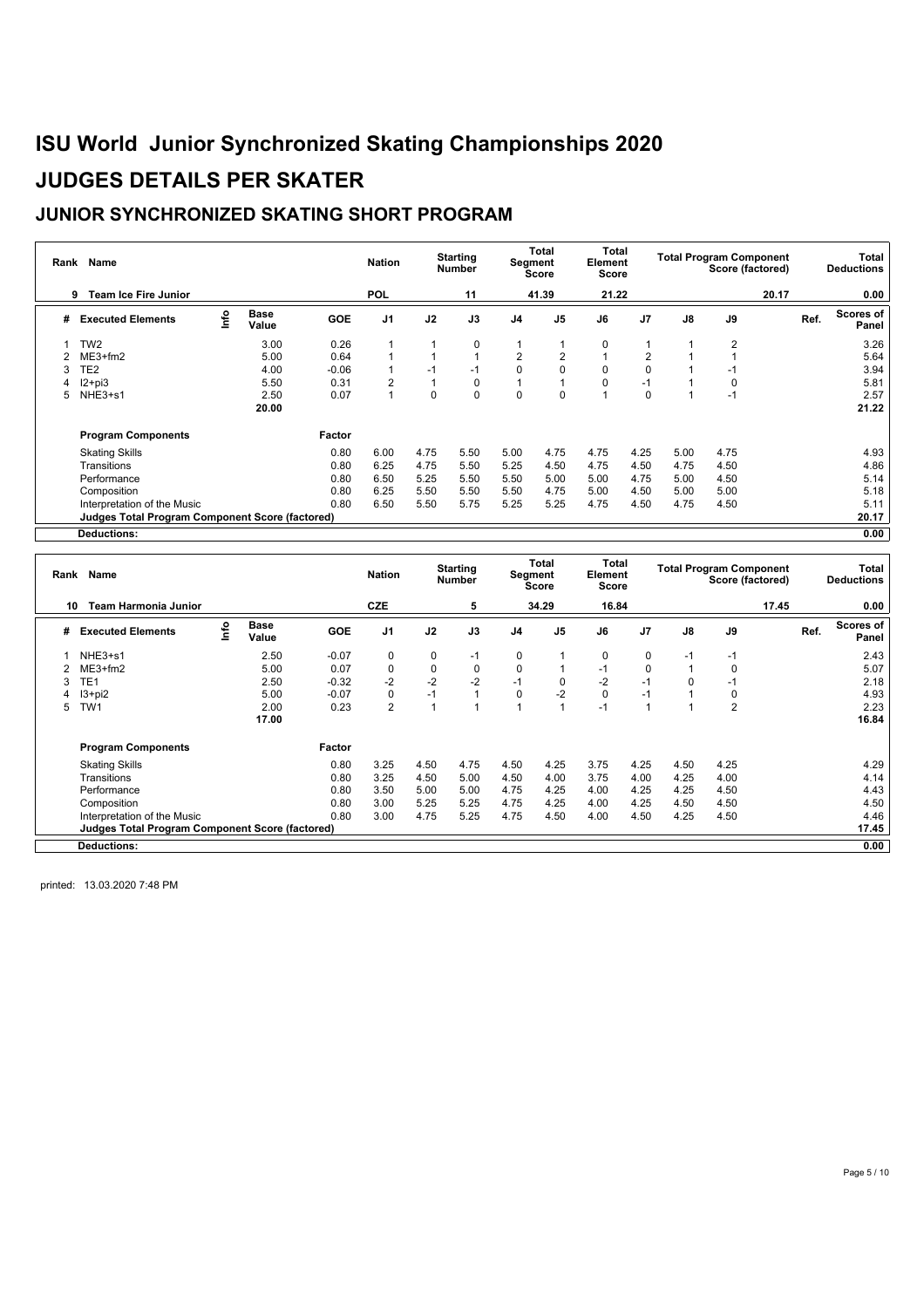### **JUNIOR SYNCHRONIZED SKATING SHORT PROGRAM**

| Rank | Name                                            |      |                      |         | <b>Nation</b>  |          | <b>Starting</b><br><b>Number</b> |                | Total<br>Segment<br>Score | <b>Total</b><br>Element<br><b>Score</b> |                |          | <b>Total Program Component</b><br>Score (factored) |       | Total<br><b>Deductions</b> |
|------|-------------------------------------------------|------|----------------------|---------|----------------|----------|----------------------------------|----------------|---------------------------|-----------------------------------------|----------------|----------|----------------------------------------------------|-------|----------------------------|
| 11   | <b>Team Icicles Junior</b>                      |      |                      |         | <b>GBR</b>     |          | 13                               |                | 33.11                     | 14.08                                   |                |          |                                                    | 19.03 | 0.00                       |
| #    | <b>Executed Elements</b>                        | Info | <b>Base</b><br>Value | GOE     | J <sub>1</sub> | J2       | J3                               | J <sub>4</sub> | J <sub>5</sub>            | J6                                      | J <sub>7</sub> | J8       | J9                                                 | Ref.  | Scores of<br>Panel         |
|      | $13 + pi2$                                      |      | 5.00                 | $-0.43$ | $-1$           | $-2$     | $-1$                             | $-1$           | 0                         |                                         | $-1$           | $-2$     | 0                                                  |       | 4.57                       |
|      | TE1                                             |      | 2.50                 | $-0.32$ | $-1$           | $-2$     | $-3$                             | $-1$           | $-1$                      | $-1$                                    | $-1$           | $-1$     | $-2$                                               |       | 2.18                       |
|      | $ME1+fm1$                                       |      | 2.00                 | $-0.17$ | $-1$           | $-2$     | $-2$                             | $-1$           | 1                         | $-1$                                    | $\Omega$       | $\Omega$ | $-1$                                               |       | 1.83                       |
|      | TW <sub>2</sub>                                 |      | 3.00                 | 0.04    | $-2$           | 0        | $\pmb{0}$                        | 0              | 1                         | 0                                       |                | $\Omega$ | $\Omega$                                           |       | 3.04                       |
| 5.   | NHE3+s1                                         |      | 2.50                 | $-0.04$ | $\Omega$       | $\Omega$ | $-1$                             | $\Omega$       | $\Omega$                  | $\Omega$                                | $\Omega$       |          | $-1$                                               |       | 2.46                       |
|      |                                                 |      | 15.00                |         |                |          |                                  |                |                           |                                         |                |          |                                                    |       | 14.08                      |
|      | <b>Program Components</b>                       |      |                      | Factor  |                |          |                                  |                |                           |                                         |                |          |                                                    |       |                            |
|      | <b>Skating Skills</b>                           |      |                      | 0.80    | 5.00           | 4.50     | 6.00                             | 5.00           | 5.50                      | 4.50                                    | 4.25           | 4.25     | 4.00                                               |       | 4.71                       |
|      | Transitions                                     |      |                      | 0.80    | 5.00           | 4.25     | 6.00                             | 5.00           | 5.00                      | 4.25                                    | 4.25           | 4.00     | 4.00                                               |       | 4.54                       |
|      | Performance                                     |      |                      | 0.80    | 5.25           | 4.50     | 6.25                             | 5.25           | 5.50                      | 4.75                                    | 4.50           | 4.25     | 4.00                                               |       | 4.86                       |
|      | Composition                                     |      |                      | 0.80    | 5.00           | 4.50     | 5.75                             | 5.25           | 5.50                      | 4.75                                    | 4.75           | 4.00     | 4.50                                               |       | 4.89                       |
|      | Interpretation of the Music                     |      |                      | 0.80    | 5.25           | 4.50     | 6.00                             | 5.00           | 5.75                      | 4.50                                    | 4.50           | 3.75     | 4.00                                               |       | 4.79                       |
|      | Judges Total Program Component Score (factored) |      |                      |         |                |          |                                  |                |                           |                                         |                |          |                                                    |       | 19.03                      |
|      | <b>Deductions:</b>                              |      |                      |         |                |          |                                  |                |                           |                                         |                |          |                                                    |       | 0.00                       |

|           | Rank Name                                              |                        |                      |            | <b>Nation</b>  |      | <b>Starting</b><br><b>Number</b> |                | Total<br>Segment<br><b>Score</b> | Total<br>Element<br>Score |                |      | <b>Total Program Component</b><br>Score (factored) |       |      | Total<br><b>Deductions</b> |
|-----------|--------------------------------------------------------|------------------------|----------------------|------------|----------------|------|----------------------------------|----------------|----------------------------------|---------------------------|----------------|------|----------------------------------------------------|-------|------|----------------------------|
| 12        | <b>Team Berlin Junior</b>                              |                        |                      |            | <b>GER</b>     |      | 9                                |                | 31.70                            | 15.90                     |                |      |                                                    | 17.80 |      | $-2.00$                    |
| #         | <b>Executed Elements</b>                               | lnfo                   | <b>Base</b><br>Value | <b>GOE</b> | J <sub>1</sub> | J2   | J3                               | J <sub>4</sub> | J <sub>5</sub>                   | J6                        | J <sub>7</sub> | J8   | J9                                                 |       | Ref. | Scores of<br>Panel         |
|           | $ME3+fm2$                                              |                        | 5.00                 | 0.43       | $-1$           | 0    |                                  |                | $\overline{2}$                   | 0                         |                |      | $\overline{2}$                                     |       |      | 5.43                       |
|           | TE <sub>1</sub>                                        | F                      | 2.50                 | $-0.89$    | $-4$           | $-4$ | $-4$                             | $-3$           | $-3$                             | $-3$                      | -2             | -4   | -4                                                 |       |      | 1.61                       |
|           | $13+pi2$                                               |                        | 5.00                 | $-0.29$    | $-1$           | $-2$ | $-2$                             | $\mathbf 0$    | 1                                | 0                         | $\Omega$       | $-1$ | 0                                                  |       |      | 4.71                       |
|           | TW1                                                    |                        | 2.00                 | $-0.03$    | $-1$           | 0    | $\mathbf 0$                      | $\mathbf 0$    | $\mathbf 0$                      | $-1$                      | 0              | 0    | 0                                                  |       |      | 1.97                       |
| 5.        | NHE3+s1                                                |                        | 2.50                 | $-0.32$    | 0              | $-2$ | $-2$                             | $-2$           | 0                                | $-1$                      | 1              | $-2$ | $-2$                                               |       |      | 2.18                       |
|           |                                                        |                        | 17.00                |            |                |      |                                  |                |                                  |                           |                |      |                                                    |       |      | 15.90                      |
|           | <b>Program Components</b>                              |                        |                      | Factor     |                |      |                                  |                |                                  |                           |                |      |                                                    |       |      |                            |
|           | <b>Skating Skills</b>                                  |                        |                      | 0.80       | 3.75           | 4.25 | 5.25                             | 4.75           | 4.50                             | 4.25                      | 4.50           | 4.25 | 4.25                                               |       |      | 4.39                       |
|           | Transitions                                            |                        |                      | 0.80       | 4.00           | 3.50 | 5.00                             | 4.25           | 4.50                             | 4.50                      | 4.75           | 4.00 | 4.50                                               |       |      | 4.36                       |
|           | Performance                                            |                        |                      | 0.80       | 4.25           | 4.00 | 5.25                             | 4.50           | 4.75                             | 4.25                      | 4.50           | 4.25 | 4.50                                               |       |      | 4.43                       |
|           | Composition                                            |                        |                      | 0.80       | 4.00           | 4.00 | 5.25                             | 4.75           | 4.50                             | 4.50                      | 4.75           | 4.25 | 5.00                                               |       |      | 4.54                       |
|           | Interpretation of the Music                            |                        |                      | 0.80       | 4.00           | 4.25 | 5.00                             | 4.50           | 4.75                             | 4.50                      | 5.00           | 4.00 | 4.75                                               |       |      | 4.54                       |
|           | <b>Judges Total Program Component Score (factored)</b> |                        |                      |            |                |      |                                  |                |                                  |                           |                |      |                                                    |       |      | 17.80                      |
|           | <b>Deductions:</b>                                     | Program time violation |                      | $-1.00$    | Falls          |      |                                  |                | $-1.00$                          | (1)                       |                |      |                                                    |       |      | $-2.00$                    |
| F F - 8 - |                                                        |                        |                      |            |                |      |                                  |                |                                  |                           |                |      |                                                    |       |      |                            |

F Fall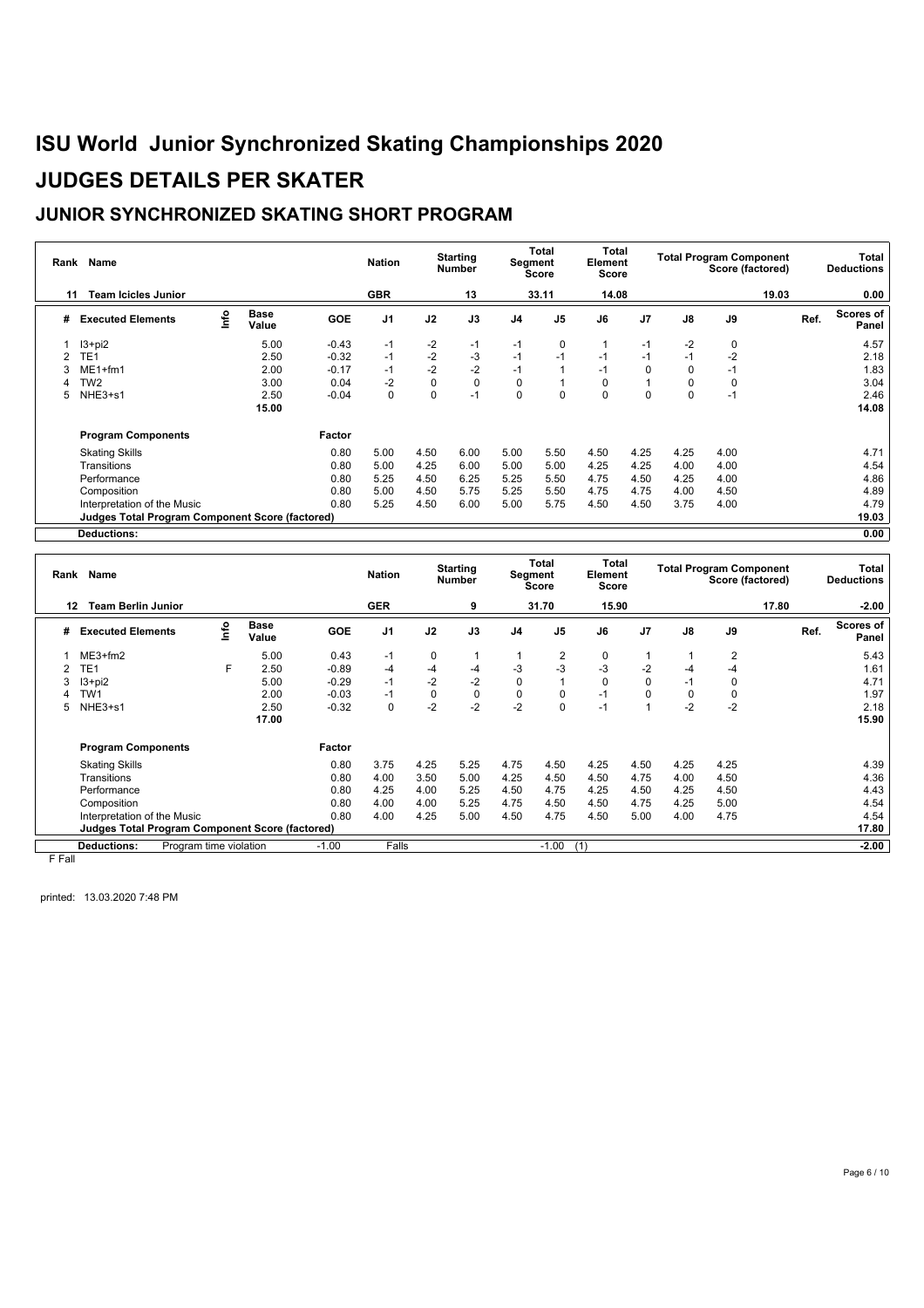### **JUNIOR SYNCHRONIZED SKATING SHORT PROGRAM**

| Rank | Name                                                   |      | <b>Nation</b>        |            | <b>Starting</b><br><b>Number</b> |      | Total<br><b>Total</b><br>Segment<br>Element<br><b>Score</b><br><b>Score</b> |                |                |             | <b>Total Program Component</b><br>Score (factored) |      | Total<br><b>Deductions</b> |       |                    |
|------|--------------------------------------------------------|------|----------------------|------------|----------------------------------|------|-----------------------------------------------------------------------------|----------------|----------------|-------------|----------------------------------------------------|------|----------------------------|-------|--------------------|
| 13   | Team Iceskateers Elite Junior                          |      |                      |            | <b>AUS</b>                       |      | 4                                                                           |                | 29.22          | 13.99       |                                                    |      |                            | 15.23 | 0.00               |
| #    | <b>Executed Elements</b>                               | Info | <b>Base</b><br>Value | <b>GOE</b> | J <sub>1</sub>                   | J2   | J3                                                                          | J <sub>4</sub> | J <sub>5</sub> | J6          | J <sub>7</sub>                                     | J8   | J9                         | Ref.  | Scores of<br>Panel |
|      | $ME3+fm2$                                              |      | 5.00                 | 0.21       | 0                                | -1   | $-1$                                                                        |                |                | 0           |                                                    |      |                            |       | 5.21               |
|      | TW1                                                    |      | 2.00                 | 0.00       | 0                                |      | 0                                                                           | 0              | 0              | 0           | 0                                                  | $-1$ | 0                          |       | 2.00               |
| 3    | TE1                                                    |      | 2.50                 | $-0.61$    | $-2$                             | -3   | $-4$                                                                        | $-2$           | $-2$           | $-2$        | $-2$                                               | -4   | $-2$                       |       | 1.89               |
|      | $13+pi1$                                               |      | 3.00                 | $-0.43$    | $-1$                             | $-3$ | $-2$                                                                        | $-2$           | $-1$           | $\mathbf 0$ | $-1$                                               | $-2$ | $-1$                       |       | 2.57               |
| 5.   | NHE3+s1                                                |      | 2.50                 | $-0.18$    | $\Omega$                         | $-2$ | $-2$                                                                        | $\mathbf 0$    | $\Omega$       | $-1$        | $-1$                                               | -1   | $\Omega$                   |       | 2.32               |
|      |                                                        |      | 15.00                |            |                                  |      |                                                                             |                |                |             |                                                    |      |                            |       | 13.99              |
|      | <b>Program Components</b>                              |      |                      | Factor     |                                  |      |                                                                             |                |                |             |                                                    |      |                            |       |                    |
|      | <b>Skating Skills</b>                                  |      |                      | 0.80       | 3.25                             | 3.25 | 3.75                                                                        | 4.00           | 3.75           | 3.75        | 3.75                                               | 3.00 | 3.50                       |       | 3.57               |
|      | Transitions                                            |      |                      | 0.80       | 3.75                             | 3.50 | 4.50                                                                        | 4.50           | 4.00           | 4.00        | 4.00                                               | 2.75 | 3.75                       |       | 3.93               |
|      | Performance                                            |      |                      | 0.80       | 3.00                             | 3.75 | 4.00                                                                        | 4.50           | 4.00           | 4.00        | 3.75                                               | 3.25 | 3.75                       |       | 3.79               |
|      | Composition                                            |      |                      | 0.80       | 3.00                             | 4.00 | 4.25                                                                        | 4.50           | 3.75           | 4.00        | 4.00                                               | 3.25 | 4.00                       |       | 3.89               |
|      | Interpretation of the Music                            |      |                      | 0.80       | 3.00                             | 3.50 | 4.00                                                                        | 4.25           | 4.25           | 4.25        | 4.00                                               | 3.00 | 4.00                       |       | 3.86               |
|      | <b>Judges Total Program Component Score (factored)</b> |      |                      |            |                                  |      |                                                                             |                |                |             |                                                    |      |                            |       | 15.23              |
|      | <b>Deductions:</b>                                     |      |                      |            |                                  |      |                                                                             |                |                |             |                                                    |      |                            |       | 0.00               |

|        | Rank Name                                              |      |                      |                | <b>Nation</b>  |      | <b>Starting</b><br>Number |                | Total<br>Segment<br>Element<br><b>Score</b><br>Score |             | Total          | <b>Total Program Component</b><br>Score (factored) |          |       |      | <b>Total</b><br><b>Deductions</b> |
|--------|--------------------------------------------------------|------|----------------------|----------------|----------------|------|---------------------------|----------------|------------------------------------------------------|-------------|----------------|----------------------------------------------------|----------|-------|------|-----------------------------------|
| 14     | <b>Team Magic Junior</b>                               |      |                      |                | <b>HUN</b>     |      | $\mathbf{2}$              |                | 29.06                                                | 14.86       |                |                                                    |          | 15.20 |      | $-1.00$                           |
| #      | <b>Executed Elements</b>                               | lnfo | <b>Base</b><br>Value | <b>GOE</b>     | J <sub>1</sub> | J2   | J3                        | J <sub>4</sub> | J <sub>5</sub>                                       | J6          | J <sub>7</sub> | J8                                                 | J9       |       | Ref. | <b>Scores of</b><br>Panel         |
|        | $ME3+fm2$                                              |      | 5.00                 | 0.50           |                |      |                           |                |                                                      | $\mathbf 0$ |                |                                                    |          |       |      | 5.50                              |
|        | TE1                                                    |      | 2.50                 | $-0.32$        | $-2$           | $-2$ | $-1$                      | $-2$           | $\mathbf 0$                                          | $-1$        | $-1$           | $-2$                                               | $\Omega$ |       |      | 2.18                              |
|        | $12+pi2$                                               |      | 4.00                 | $-0.57$        | $-1$           | $-2$ | $-2$                      | $-2$           | $\mathbf 0$                                          | $-1$        | $-1$           | $-2$                                               | $-1$     |       |      | 3.43                              |
|        | NHE3+s1                                                | F    | 2.50                 | $-0.75$        | -4             | $-3$ | $-3$                      | $-3$           | $-2$                                                 | $-3$        | -2             | $-4$                                               | -3       |       |      | 1.75                              |
| 5      | TW1                                                    |      | 2.00                 | 0.00           | 0              | 0    | $\mathbf 0$               | $\mathbf 0$    | 1                                                    | $-1$        | $\mathbf 0$    | $-2$                                               |          |       |      | 2.00                              |
|        |                                                        |      | 16.00                |                |                |      |                           |                |                                                      |             |                |                                                    |          |       |      | 14.86                             |
|        | <b>Program Components</b>                              |      |                      | Factor         |                |      |                           |                |                                                      |             |                |                                                    |          |       |      |                                   |
|        | <b>Skating Skills</b>                                  |      |                      | 0.80           | 3.25           | 4.25 | 4.25                      | 4.00           | 3.75                                                 | 3.50        | 3.75           | 3.25                                               | 4.00     |       |      | 3.79                              |
|        | Transitions                                            |      |                      | 0.80           | 3.25           | 5.00 | 4.75                      | 3.50           | 4.00                                                 | 3.25        | 3.50           | 2.75                                               | 4.25     |       |      | 3.79                              |
|        | Performance                                            |      |                      | 0.80           | 3.00           | 4.50 | 4.25                      | 3.75           | 3.75                                                 | 3.25        | 3.50           | 3.25                                               | 4.00     |       |      | 3.68                              |
|        | Composition                                            |      |                      | 0.80           | 3.00           | 4.75 | 5.00                      | 4.00           | 4.00                                                 | 3.50        | 3.75           | 3.25                                               | 4.50     |       |      | 3.96                              |
|        | Interpretation of the Music                            |      |                      | 0.80           | 3.00           | 4.25 | 4.25                      | 3.75           | 4.00                                                 | 3.50        | 3.75           | 3.00                                               | 4.25     |       |      | 3.79                              |
|        | <b>Judges Total Program Component Score (factored)</b> |      |                      |                |                |      |                           |                |                                                      |             |                |                                                    |          |       |      | 15.20                             |
|        | <b>Deductions:</b><br>Falls                            |      |                      | $-1.00$<br>(1) |                |      |                           |                |                                                      |             |                |                                                    |          |       |      | $-1.00$                           |
| E EAU. |                                                        |      |                      |                |                |      |                           |                |                                                      |             |                |                                                    |          |       |      |                                   |

F Fall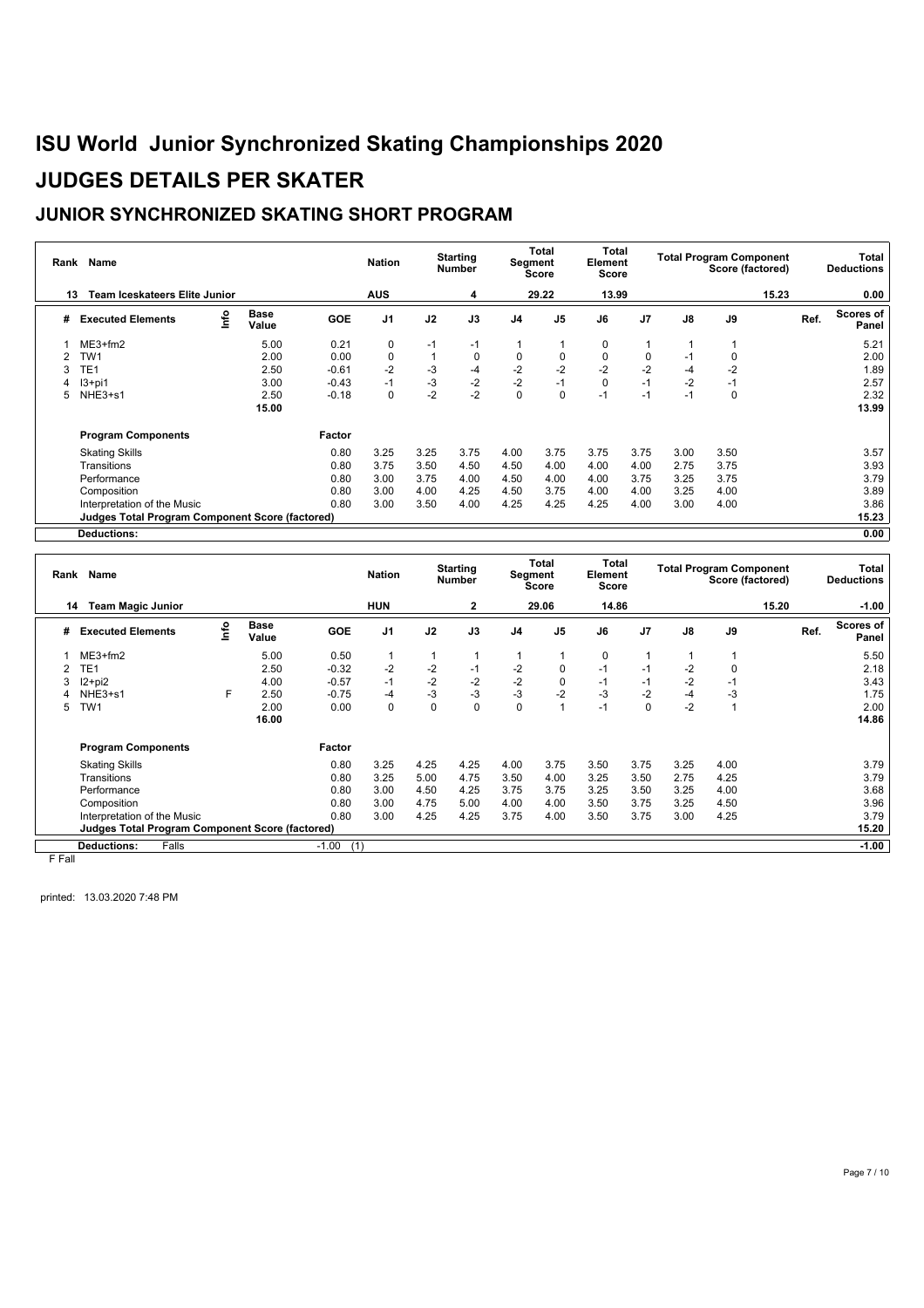### **JUNIOR SYNCHRONIZED SKATING SHORT PROGRAM**

| Rank | Name                                                   |      |                      |         | <b>Nation</b> |          | <b>Starting</b><br><b>Number</b> |      | Total<br><b>Segment</b><br><b>Score</b> | Total<br>Element<br><b>Score</b> |                |      | <b>Total Program Component</b><br>Score (factored) |       | Total<br><b>Deductions</b> |
|------|--------------------------------------------------------|------|----------------------|---------|---------------|----------|----------------------------------|------|-----------------------------------------|----------------------------------|----------------|------|----------------------------------------------------|-------|----------------------------|
| 15   | <b>Team Illuminettes Junior</b>                        |      |                      |         | <b>NED</b>    |          | 8                                |      | 28.89                                   | 13.01                            |                |      |                                                    | 15.88 | 0.00                       |
| #    | <b>Executed Elements</b>                               | Info | <b>Base</b><br>Value | GOE     | J1            | J2       | J3                               | J4   | J5                                      | J6                               | J <sub>7</sub> | J8   | J9                                                 | Ref.  | Scores of<br>Panel         |
|      | TW <sub>2</sub>                                        |      | 3.00                 | 0.00    |               | 0        | $-1$                             | 0    |                                         | -1                               | 0              | $-2$ |                                                    |       | 3.00                       |
|      | $ME3+fm1$                                              |      | 4.00                 | $-0.11$ | $-1$          | 0        | 0                                | $-1$ | 0                                       | 0                                | 0              | 0    | $-1$                                               |       | 3.89                       |
|      | TE <sub>1</sub>                                        |      | 2.50                 | $-0.46$ | $-1$          | $-2$     | $-1$                             | $-2$ | $-2$                                    | $-2$                             | $-2$           | -3   | $-2$                                               |       | 2.04                       |
|      | $12+pi1$                                               |      | 2.00                 | $-0.17$ | $-1$          | $-2$     | $\pmb{0}$                        | $-2$ | 0                                       | 0                                | $-1$           | $-1$ | $-1$                                               |       | 1.83                       |
|      | NHE3+s1                                                |      | 2.50                 | $-0.25$ | $-1$          | $\Omega$ | $-1$                             | $-2$ | $-1$                                    | $\Omega$                         | $-1$           | -3   | $-1$                                               |       | 2.25                       |
|      |                                                        |      | 14.00                |         |               |          |                                  |      |                                         |                                  |                |      |                                                    |       | 13.01                      |
|      | <b>Program Components</b>                              |      |                      | Factor  |               |          |                                  |      |                                         |                                  |                |      |                                                    |       |                            |
|      | <b>Skating Skills</b>                                  |      |                      | 0.80    | 3.75          | 4.00     | 5.25                             | 4.25 | 4.00                                    | 4.25                             | 3.75           | 3.25 | 3.50                                               |       | 3.93                       |
|      | Transitions                                            |      |                      | 0.80    | 4.00          | 4.00     | 5.25                             | 4.00 | 4.25                                    | 4.00                             | 3.50           | 3.00 | 4.00                                               |       | 3.96                       |
|      | Performance                                            |      |                      | 0.80    | 4.00          | 4.25     | 5.50                             | 4.25 | 3.75                                    | 4.25                             | 3.75           | 3.25 | 3.75                                               |       | 4.00                       |
|      | Composition                                            |      |                      | 0.80    | 3.75          | 4.25     | 5.50                             | 4.25 | 3.75                                    | 4.50                             | 4.00           | 3.50 | 4.00                                               |       | 4.07                       |
|      | Interpretation of the Music                            |      |                      | 0.80    | 3.75          | 3.75     | 5.75                             | 4.00 | 3.50                                    | 4.25                             | 4.25           | 3.25 | 3.75                                               |       | 3.89                       |
|      | <b>Judges Total Program Component Score (factored)</b> |      |                      |         |               |          |                                  |      |                                         |                                  |                |      |                                                    |       | 15.88                      |
|      | <b>Deductions:</b>                                     |      |                      |         |               |          |                                  |      |                                         |                                  |                |      |                                                    |       | 0.00                       |

|    | Rank Name                                              |      | <b>Nation</b>        |            | <b>Starting</b><br><b>Number</b> |      | Total<br>Segment<br><b>Score</b> | <b>Total</b><br>Element<br>Score |                |             | <b>Total Program Component</b><br>Score (factored) |      |             | Total<br><b>Deductions</b> |      |                           |
|----|--------------------------------------------------------|------|----------------------|------------|----------------------------------|------|----------------------------------|----------------------------------|----------------|-------------|----------------------------------------------------|------|-------------|----------------------------|------|---------------------------|
| 16 | <b>Team Zagreb Snowflakes Junior</b>                   |      |                      |            | <b>CRO</b>                       |      |                                  |                                  | 25.61          | 9.96        |                                                    |      |             | 15.65                      |      | 0.00                      |
| #  | <b>Executed Elements</b>                               | Info | <b>Base</b><br>Value | <b>GOE</b> | J <sub>1</sub>                   | J2   | J3                               | J <sub>4</sub>                   | J <sub>5</sub> | J6          | J <sub>7</sub>                                     | J8   | J9          |                            | Ref. | <b>Scores of</b><br>Panel |
|    | <b>TWB</b>                                             |      | 1.00                 | $-0.01$    |                                  | 0    | $-1$                             | 0                                | 0              | $-1$        | 0                                                  | $-1$ | 2           |                            |      | 0.99                      |
|    | <b>TEB</b>                                             |      | 1.50                 | $-0.34$    | $-2$                             | $-2$ | $-3$                             | $-2$                             | $-3$           | $-2$        | $-2$                                               | $-3$ | $-2$        |                            |      | 1.16                      |
|    | $ME3+fm1$                                              |      | 4.00                 | $-0.06$    | $\Omega$                         | $-1$ | $\mathbf 0$                      | $-1$                             | 0              | $\mathbf 0$ | 0                                                  |      | $\Omega$    |                            |      | 3.94                      |
|    | NHE3+s1                                                |      | 2.50                 | $-0.14$    |                                  | $-1$ | $-1$                             | $\mathbf 0$                      | $-2$           | $\mathbf 0$ | $-1$                                               | $-1$ | $\mathbf 0$ |                            |      | 2.36                      |
| 5  | $12+pi1$                                               |      | 2.00                 | $-0.49$    | $-2$                             | $-3$ | $-3$                             | $-3$                             | $-4$           | $-1$        | $-2$                                               | $-2$ | $-2$        |                            |      | 1.51                      |
|    |                                                        |      | 11.00                |            |                                  |      |                                  |                                  |                |             |                                                    |      |             |                            |      | 9.96                      |
|    | <b>Program Components</b>                              |      |                      | Factor     |                                  |      |                                  |                                  |                |             |                                                    |      |             |                            |      |                           |
|    | <b>Skating Skills</b>                                  |      |                      | 0.80       | 4.00                             | 3.25 | 4.50                             | 4.00                             | 3.75           | 3.75        | 3.50                                               | 3.50 | 3.50        |                            |      | 3.71                      |
|    | Transitions                                            |      |                      | 0.80       | 4.00                             | 3.25 | 4.50                             | 3.75                             | 4.00           | 4.00        | 3.50                                               | 3.00 | 3.75        |                            |      | 3.75                      |
|    | Performance                                            |      |                      | 0.80       | 4.50                             | 3.50 | 4.75                             | 4.25                             | 4.00           | 4.25        | 3.75                                               | 3.25 | 4.00        |                            |      | 4.04                      |
|    | Composition                                            |      |                      | 0.80       | 4.25                             | 4.00 | 4.75                             | 4.25                             | 3.75           | 4.50        | 4.00                                               | 3.50 | 4.25        |                            |      | 4.14                      |
|    | Interpretation of the Music                            |      |                      | 0.80       | 4.25                             | 3.50 | 5.00                             | 4.00                             | 3.50           | 4.25        | 4.00                                               | 3.00 | 4.00        |                            |      | 3.93                      |
|    | <b>Judges Total Program Component Score (factored)</b> |      |                      |            |                                  |      |                                  |                                  |                |             |                                                    |      |             |                            |      | 15.65                     |
|    | <b>Deductions:</b>                                     |      |                      |            |                                  |      |                                  |                                  |                |             |                                                    |      |             |                            |      | 0.00                      |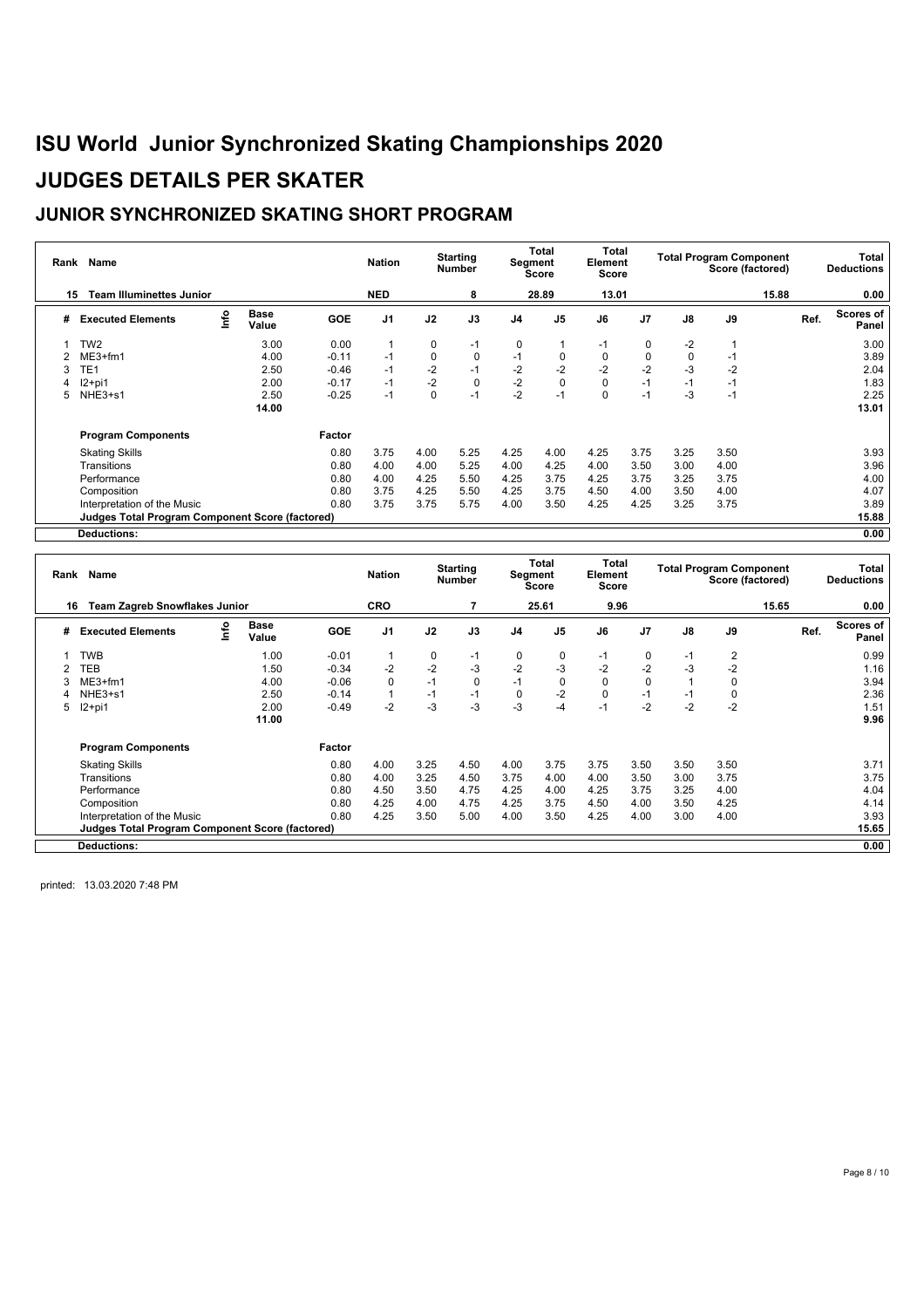### **JUNIOR SYNCHRONIZED SKATING SHORT PROGRAM**

| Rank | Name                                            |      |                      |                | <b>Nation</b>  |      | <b>Starting</b><br><b>Number</b> | <b>Segment</b> | Total<br>Score | Total<br>Element<br>Score |                |      | <b>Total Program Component</b><br>Score (factored) |      | Total<br><b>Deductions</b> |
|------|-------------------------------------------------|------|----------------------|----------------|----------------|------|----------------------------------|----------------|----------------|---------------------------|----------------|------|----------------------------------------------------|------|----------------------------|
| 17   | <b>Team Starlight Junior</b>                    |      |                      |                | SUI            |      | 3                                |                | 25.58          | 11.23                     |                |      | 15.35                                              |      | $-1.00$                    |
| #    | <b>Executed Elements</b>                        | info | <b>Base</b><br>Value | GOE            | J <sub>1</sub> | J2   | J3                               | J <sub>4</sub> | J <sub>5</sub> | J6                        | J <sub>7</sub> | J8   | J9                                                 | Ref. | Scores of<br>Panel         |
|      | $ME1 + fm2$                                     |      | 3.00                 | 0.17           |                | 0    | $-1$                             | 0              |                | 0                         |                |      |                                                    |      | 3.17                       |
|      | TE1                                             |      | 2.50                 | $-0.54$        | $-2$           | -3   | -3                               | $-2$           | $-2$           | $-2$                      | $-1$           | $-2$ | $-2$                                               |      | 1.96                       |
|      | TW1                                             |      | 2.00                 | 0.06           | 0              |      | $-1$                             | $\mathbf 0$    | 1              | $-1$                      |                | 0    |                                                    |      | 2.06                       |
|      | NHE3+s1                                         | F    | 2.50                 | $-0.86$        | $-3$           | -3   | -4                               | -4             | $-4$           | $-3$                      | -3             | -4   | -3                                                 |      | 1.64                       |
| 5    | $13+pi1$                                        |      | 3.00                 | $-0.60$        | $-2$           | $-3$ | $-3$                             | $-2$           | $-1$           | $-2$                      | $-2$           | $-2$ | $-1$                                               |      | 2.40                       |
|      |                                                 |      | 13.00                |                |                |      |                                  |                |                |                           |                |      |                                                    |      | 11.23                      |
|      | <b>Program Components</b>                       |      |                      | Factor         |                |      |                                  |                |                |                           |                |      |                                                    |      |                            |
|      | <b>Skating Skills</b>                           |      |                      | 0.80           | 3.50           | 3.75 | 3.75                             | 4.00           | 3.75           | 3.00                      | 3.75           | 4.25 | 4.00                                               |      | 3.79                       |
|      | Transitions                                     |      |                      | 0.80           | 3.50           | 4.00 | 3.75                             | 3.75           | 3.75           | 3.00                      | 4.00           | 4.00 | 4.50                                               |      | 3.82                       |
|      | Performance                                     |      |                      | 0.80           | 3.25           | 4.00 | 4.00                             | 4.00           | 3.50           | 3.25                      | 3.50           | 4.50 | 4.00                                               |      | 3.75                       |
|      | Composition                                     |      |                      | 0.80           | 3.00           | 4.00 | 4.00                             | 4.25           | 3.75           | 3.25                      | 4.00           | 4.50 | 4.50                                               |      | 3.96                       |
|      | Interpretation of the Music                     |      |                      | 0.80           | 3.00           | 4.25 | 3.75                             | 4.00           | 4.00           | 3.00                      | 3.75           | 4.25 | 4.25                                               |      | 3.86                       |
|      | Judges Total Program Component Score (factored) |      |                      |                |                |      |                                  |                |                |                           |                |      |                                                    |      | 15.35                      |
|      | Falls<br><b>Deductions:</b>                     |      |                      | (1)<br>$-1.00$ |                |      |                                  |                |                |                           |                |      |                                                    |      | $-1.00$                    |

F Fall

| Rank   | Name                                                   |                        | <b>Nation</b>        |         | <b>Starting</b><br><b>Number</b> |      | Total<br>Segment<br><b>Score</b> | Total<br>Element<br>Score |                | <b>Total Program Component</b><br>Score (factored) |                |               | Total<br><b>Deductions</b> |       |                           |
|--------|--------------------------------------------------------|------------------------|----------------------|---------|----------------------------------|------|----------------------------------|---------------------------|----------------|----------------------------------------------------|----------------|---------------|----------------------------|-------|---------------------------|
| 18     | <b>Team Amorice Junior</b>                             |                        |                      |         | <b>TUR</b>                       |      |                                  |                           | 18.48          | 9.24                                               |                |               |                            | 11.24 | $-2.00$                   |
| #      | <b>Executed Elements</b>                               | lnfo                   | <b>Base</b><br>Value | GOE     | J1                               | J2   | J3                               | J4                        | J <sub>5</sub> | J6                                                 | J <sub>7</sub> | $\mathsf{J}8$ | J9                         | Ref.  | <b>Scores of</b><br>Panel |
|        | $ME1+fm2$                                              |                        | 3.00                 | $-0.34$ | $-1$                             | $-2$ | $-2$                             | $-1$                      | 0              | -1                                                 | $-1$           | -1            | $-1$                       |       | 2.66                      |
|        | TW <sub>1</sub>                                        | F                      | 2.00                 | $-0.71$ | $-2$                             | $-4$ | $-4$                             | -4                        | $-4$           | -3                                                 | $-3$           | $-5$          | -3                         |       | 1.29                      |
| 3      | TEB                                                    |                        | 1.50                 | $-0.36$ | $-1$                             | -4   | -3                               | $-3$                      | $-2$           | $-2$                                               | $-3$           | $-2$          | $-2$                       |       | 1.14                      |
|        | $13+pi1$                                               |                        | 3.00                 | $-0.81$ | $-3$                             | $-3$ | $-3$                             | $-3$                      | $-2$           | $-2$                                               | $-3$           | $-3$          | $-1$                       |       | 2.19                      |
| 5      | NHE3+s1                                                |                        | 2.50                 | $-0.54$ | $-2$                             | $-3$ | $-2$                             | $-2$                      | $-1$           | $-2$                                               | $-2$           | $-4$          | $-2$                       |       | 1.96                      |
|        |                                                        |                        | 12.00                |         |                                  |      |                                  |                           |                |                                                    |                |               |                            |       | 9.24                      |
|        | <b>Program Components</b>                              |                        |                      | Factor  |                                  |      |                                  |                           |                |                                                    |                |               |                            |       |                           |
|        | <b>Skating Skills</b>                                  |                        |                      | 0.80    | 2.25                             | 2.25 | 3.25                             | 3.00                      | 3.00           | 3.00                                               | 2.75           | 2.75          | 2.75                       |       | 2.79                      |
|        | Transitions                                            |                        |                      | 0.80    | 2.00                             | 2.50 | 2.50                             | 2.50                      | 3.00           | 3.00                                               | 2.25           | 2.50          | 3.00                       |       | 2.61                      |
|        | Performance                                            |                        |                      | 0.80    | 2.50                             | 2.75 | 3.50                             | 2.75                      | 3.25           | 3.25                                               | 2.50           | 2.75          | 2.75                       |       | 2.86                      |
|        | Composition                                            |                        |                      | 0.80    | 2.25                             | 2.75 | 2.75                             | 3.25                      | 3.25           | 3.25                                               | 2.75           | 3.25          | 3.25                       |       | 3.04                      |
|        | Interpretation of the Music                            |                        |                      | 0.80    | 2.25                             | 2.25 | 3.00                             | 2.75                      | 3.00           | 3.00                                               | 2.50           | 2.75          | 3.25                       |       | 2.75                      |
|        | <b>Judges Total Program Component Score (factored)</b> |                        |                      |         |                                  |      |                                  |                           |                |                                                    |                |               |                            |       | 11.24                     |
|        | <b>Deductions:</b>                                     | Interruption in excess |                      | $-1.00$ | Falls                            |      |                                  |                           | $-1.00$        | (1)                                                |                |               |                            |       | $-2.00$                   |
| $-  -$ |                                                        |                        |                      |         |                                  |      |                                  |                           |                |                                                    |                |               |                            |       |                           |

F Fall